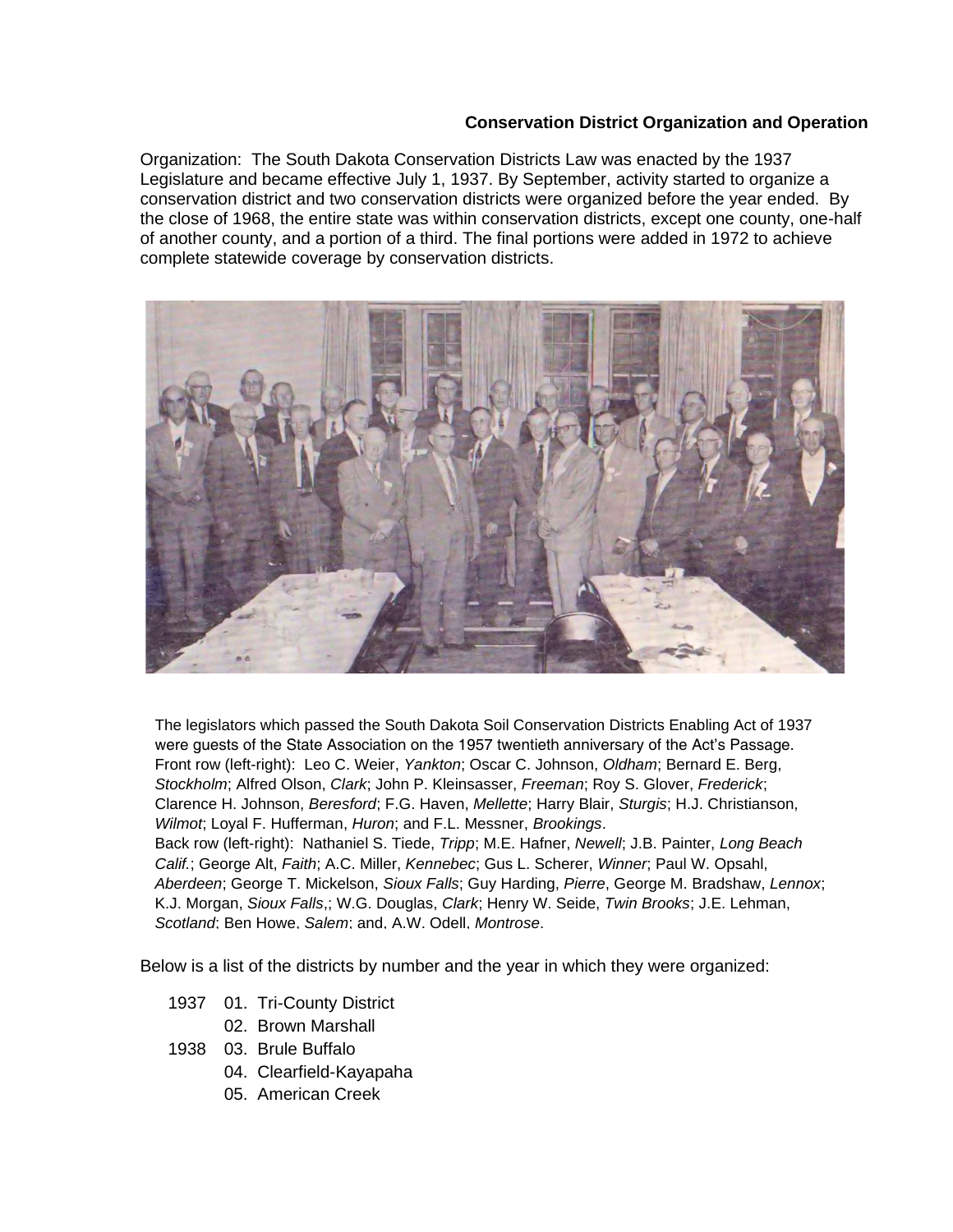- 1939 06. Sanborn County (formerly Silver Creek)
	- 07. BonHomme County (formerly Emanuel Chateau Creek)
- 1940 08. Clay County
	- 09. Union County (formerly Sioux Brule)
	- 10. Pennington
	- 13. Custer County
	- 30. Haakon County
- 1941 11. Carpenter (later discontinued and parts went to Beadle, Clark and Spink Counties)
	- 12. Lawrence County (formerly Lawrence-Butte, but divided in 1948)
	- 14. Elk Creek (later part of Meade County joined)
	- 15. Lincoln County
	- 16. Todd County (formerly Rosebud District)
	- 17. Roberts County
	- 18. Scotland (merged with Emanuel Chateau Creek to become BonHomme)
	- 19. Fall River County
	- 20. Spink County (including part of old Carpenter District)
	- 21. Minnehaha County
	- 22. Gregory County
	- 23. Jackson-Washabaugh
- 1942 24. Codington County County
	- 25. Day County
	- 26. Hamill
	- 27. Hand County (formerly Elm Creek-Midland)
	- 28. Turner County
	- 29. Beadle County (formerly West Beadle)
- 1943 31. Jerauld County
	- 32. Charles Mix County (formerly Academy)
- 1944 33. Yankton County
	- 34. Marshall County
		- 35. Moody County
	- 36. Brookings County
- 1945 37. Hamlin County
- 1946 38. Hanson County
	- 39. Eastern Pennington
- 1947 40. Deuel County
	- 41. Kingsbury County
	- 42. Grant County
	- 43. Aurora County
	- 44. Campbell County
	- 45. Clark County
- 1948 46. McCook County
	- 47. Butte County (formerly Lawrence-Butte)
- 1949 48. South Brown
	- 49. Harding County